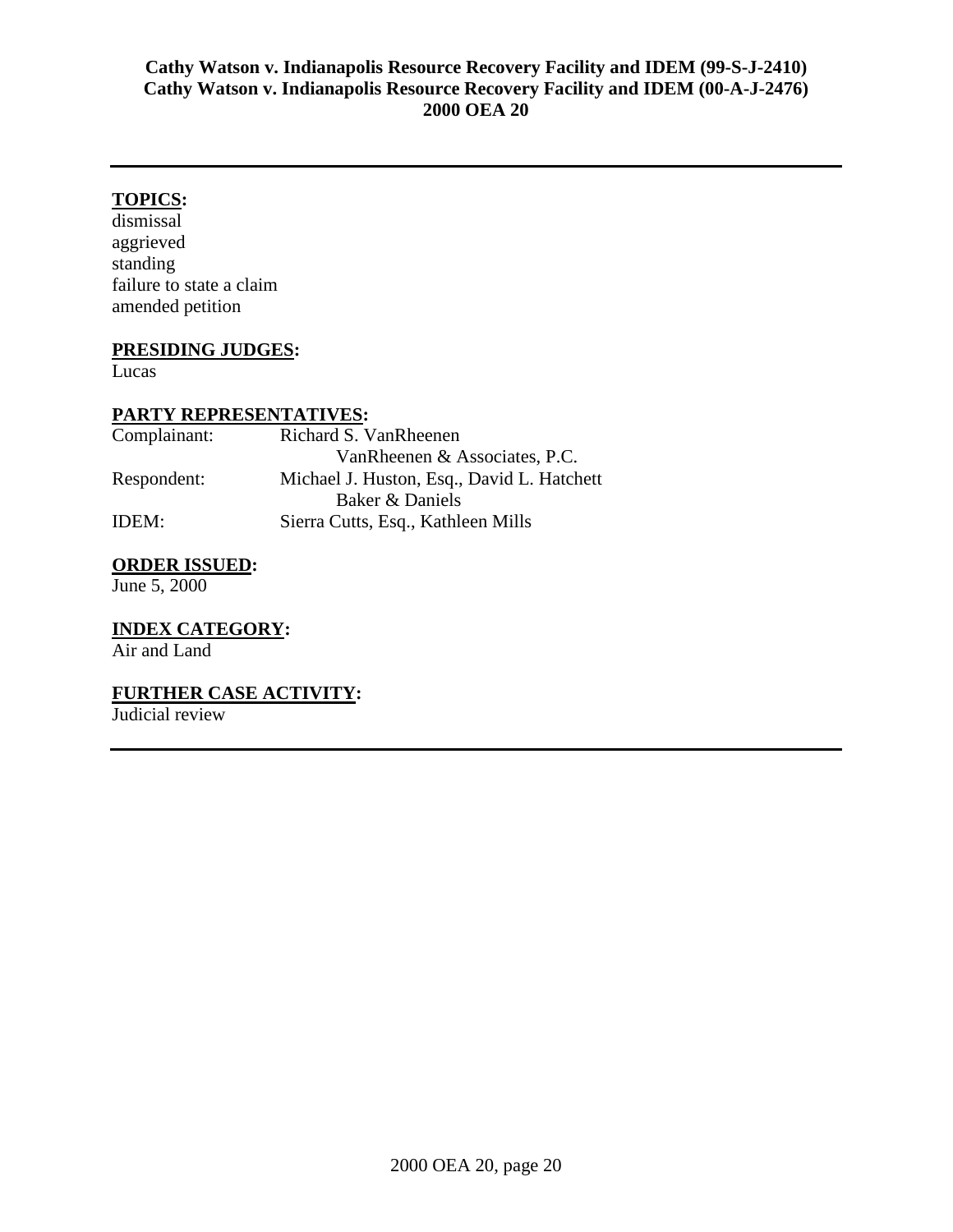| <b>STATE OF INDIANA</b><br><b>COUNTY OF MARION</b>                                                                                  | BEFORE THE INDIANA OFFICE OF<br>ENVIRONMENTAL ADJUDICATION |
|-------------------------------------------------------------------------------------------------------------------------------------|------------------------------------------------------------|
| IN THE MATTER OF:                                                                                                                   |                                                            |
| CATHY WATSON,<br>Complainant,                                                                                                       |                                                            |
| V.                                                                                                                                  | CAUSE NO. 99-S-J-2410                                      |
| <b>INDIANAPOLIS RESOURCE</b><br>RECOVERY FACILITY, and<br><b>INDIANA DEPARTMENT OF</b><br>ENVIRONMENTAL MANAGEMENT,<br>Respondents. |                                                            |
| CATHY WATSON,<br>Complainant,                                                                                                       |                                                            |
| V.                                                                                                                                  | CAUSE NO. 00-A-J-2476                                      |
| <b>INDIANAPOLIS RESOURCE</b><br>RECOVERY FACILITY, and<br><b>INDIANA DEPARTMENT OF</b><br>ENVIRONMENTAL MANAGEMENT,<br>Respondents. |                                                            |

#### **FINAL ORDER OF DISMISSAL IN ADMINISTRATIVE CAUSE NUMBER 99-S-J-2410**

On October 27, 1999, Cathy Watson filed correspondence seeking administrative review of approval by the Indiana Department of Environmental Management to make a Minor Modification to Solid Waste Permit FP-49-13. On January 31, 2000, "Ogden Martin's Motion to Dismiss and/or Motion for Summary Judgment" was filed. "Respondent IDEM's Concurrence in the Motion to Dismiss and/or Motion for Summary Judgment" was filed on the same day.

On March 20, 2000, the Special Environmental Law Judge issued a "Final Order of Dismissal Against Cathy Watson for Failure to State a Claim upon which Relief Can Be Granted." In this order, the Special Environmental Law Judge stated Watson "may file an amended pleading by March 31, 2000 that states a claim upon which relief can be granted. If an amended pleading is filed in a timely fashion, the final order of dismissal will be set aside." On March 24, 2000, Watson filed her "Amended Appeal."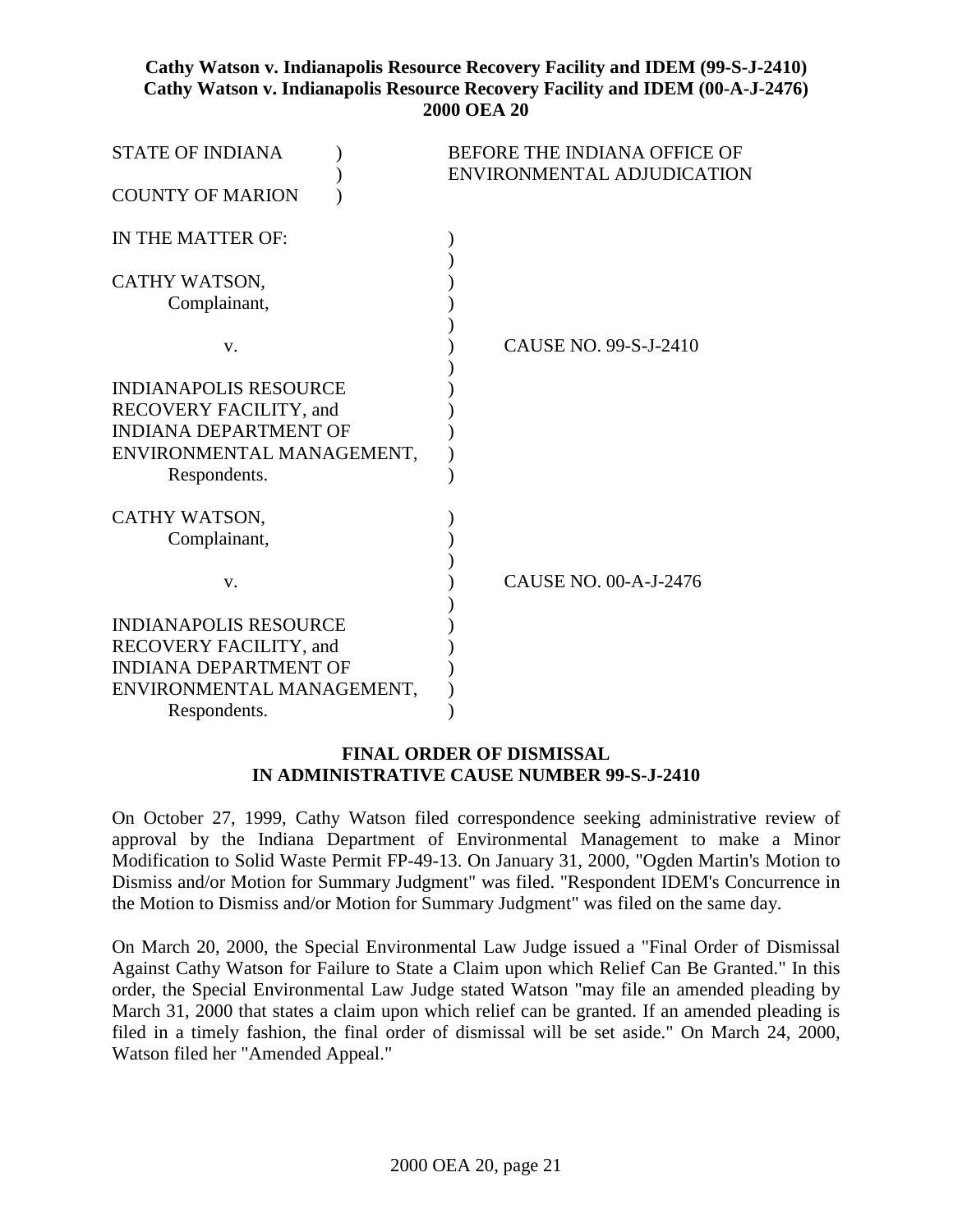On April 18, 2000, Watson filed her "Motion to Set Aside Final Order of Dismissal Against Cathy Watson for Failure to State a Claim upon which Relief Can Be Granted." On April 20, 2000, an "Entry Concerning Filing of Amended Appeal" was made by the Special Environmental Law Judge that acknowledged timely filing of the "Amended Appeal" and set aside the dismissal.

The proceeding came for hearing as scheduled on June 5, 2000. Cathy Watson testified as to her claim of standing to pursue this proceeding and her concerns for air contamination from infectious waste she believed could result from the activities of the Indianapolis Resource Recovery Facility. On cross-examination by counsel for the Indianapolis Resource Recovery Facility, she testified her concerns were directed solely to air pollution and not to the treatment of solid waste.

Following the completion of testimony by Watson, the Indianapolis Resource Recovery Facility moved to dismiss the proceeding, arguing Watson lacked standing and that any grievance complained related to the alleged potential for air pollution, a matter counsel asserted was not currently at issue. The Indiana Department of Environmental Management joined in the motion. Rebuttal to the motion was received from counsel for Watson.

The Special Environmental Law Judge then granted the motion to dismiss, stating his reasons for granting the motion would be reduced to writing. This entry now memorializes and constitutes the anticipated final order of dismissal.

Cathy Watson has failed to state that she is aggrieved by the approval by the Indiana Department of Environmental Management of Minor Modification to Solid Waste Facility Permit FP 49-13. Indeed, her unrefuted testimony is to the contrary. She is unaggrieved by Permit FP 49-13. On its face, Permit FP-13 was not issued for purposes of controlling air pollution but is rather directed to solid waste management. If she has a grievance that is subject to administrative review under IC 4-21.5, that grievance must relate to air pollution control. The testimony by Watson suggests she may have standing to pursue review of an air pollution control permit, and the review she has sought of the amendment to Permit 097-10550-00123 (and which is the subject of Administrative Cause Number 00-A-J-2476) is explicitly determined to be unaffected by this dismissal.

**WHEREFORE,** a final order of dismissal is entered in favor of the Indianapolis Resource Recovery Facility, in favor of the Indiana Department of Environmental Management, and against Cathy Watson in Administrative Cause Number 99-S-J-2410. The stay previously entered against the effectiveness of Permit FP 49-13 is vacated.

Any person who wishes to take judicial review of this order shall serve copies of the petition for judicial review upon the persons described in IC 4-21.5-5-5. The copy of the petition, required under IC 4-21.5-5-8(a)(1) to be served upon the ultimate authority, shall be served upon the Special Environmental Law Judge at the following address: